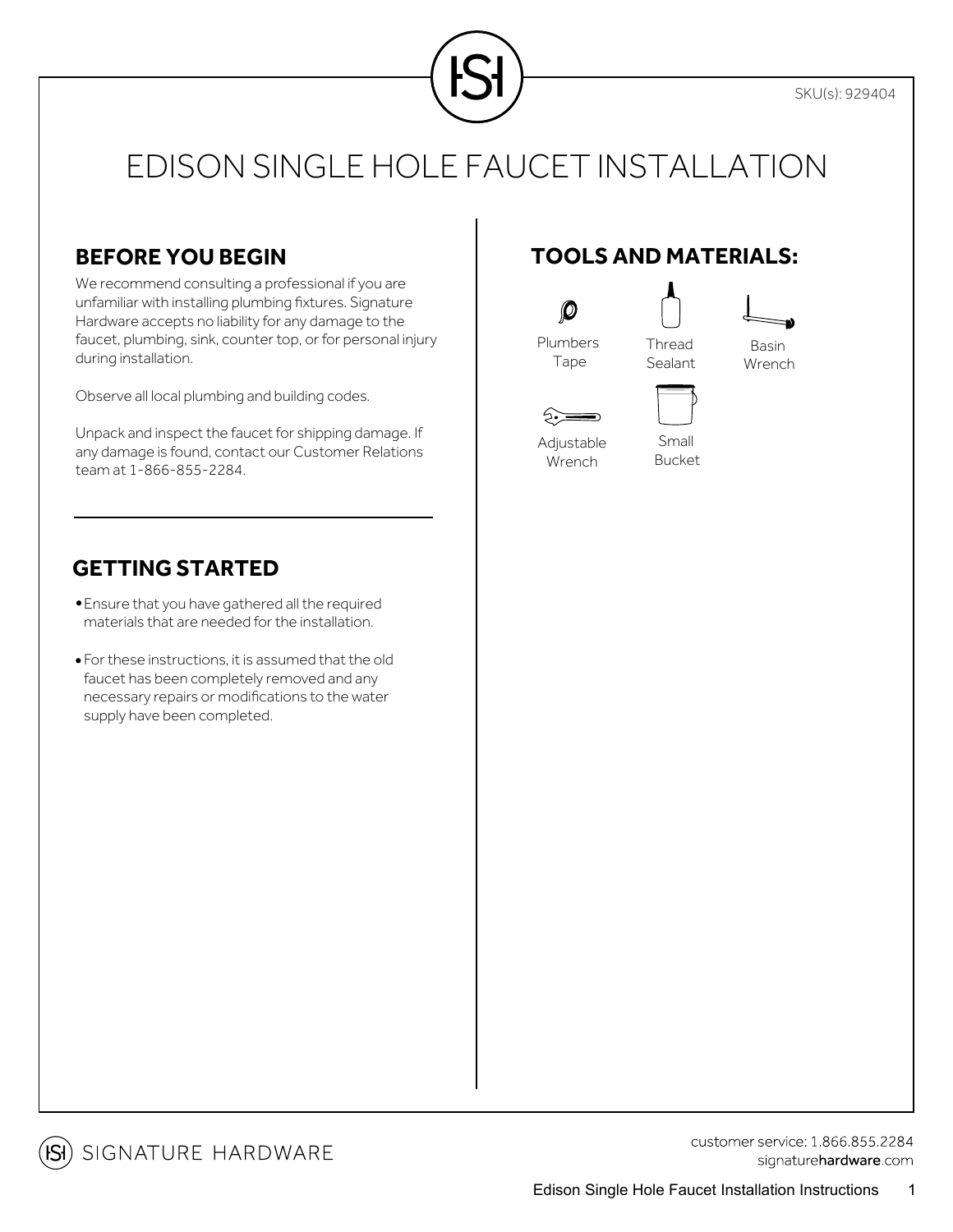

#### **INSTALLATION**

1. Ensure that the water supply below your sink is completely shut off by turning the shutoff valves all the way to the right.

**Tip:** Place a small bucket below your workspace to catch any water that may drip during the installation process.



2. Remove the lock nut and rubber washer from the faucet body. Insert the faucet through the mounting hole in your counter top.

3. From beneath the sink, slide the rubber washer back onto the faucet body. Thread the locknut back onto the shank until hand tight. Finish tightening using a basin wrench.



4. Apply plumber's tape or thread sealant to the threading on each of the faucet's water lines, and connect the main water hoses to the faucet. Use an adjustable wrench to tighten, but be careful not to overtighten. Ensure that you are connecting the hot and cold lines appropriately.



**ISI**) SIGNATURE HARDWARE

customer service: 1.866.855.2284 signaturehardware com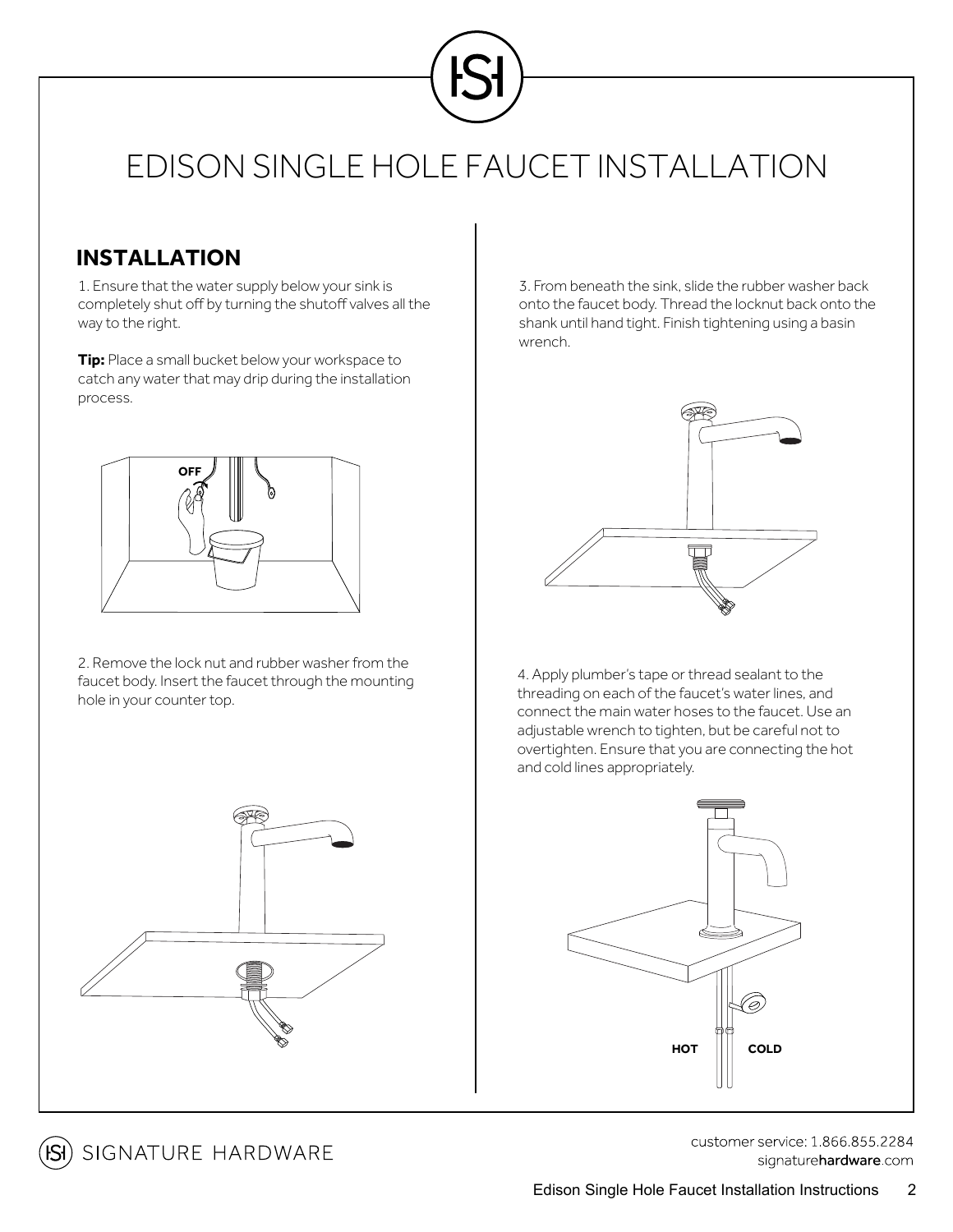

5. Once installation is complete, turn the main water supply back on from underneath your sink. Check for any leaks underneath.



6. Proceed to the drain installation. Once complete, remove the aerator from the spout and turn the faucet on for approximately 60 seconds to remove any dust or loose sediment from the water lines. Ensure that there are no leaks, and that both hot and cold water are running properly. Turn the water off and reattach the aerator.





customer service: 1.866.855.2284 signaturehardware.com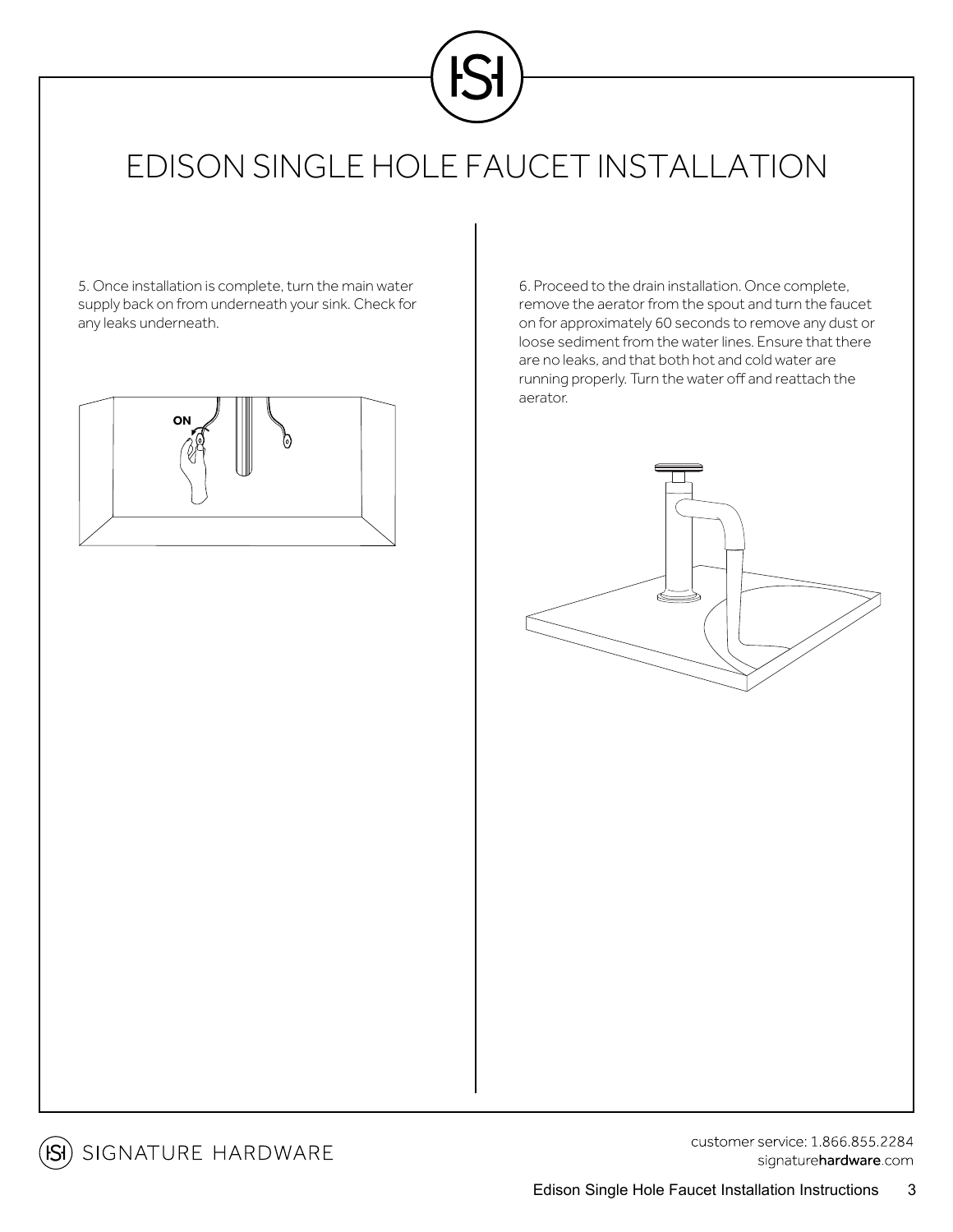

#### **BEFORE YOU BEGIN**

We recommend consulting a professional if you are unfamiliar with installing bathroom fixtures and plumbing. Signature Hardware accepts no liability for any damage to the floor, walls, plumbing, or personal injury during installation.

Unpack and inspect the item for damage. If any damage is found, contact our Customer Relations team at 1-866-855-2284.

### **TOOLSAND MATERIALS:**





Plumber's Tape Basin Wrench

\*not included

### **GETTING STARTED**

Ensure that you have gathered all of the required materials that are needed for the installation.

### **INSTALLATION**

1. Dissasemble the drain assembly and lay the parts aside, in the same order they were removed. See the illustration below as a reference if needed.





customer service: 1 866 855 2284 signaturehardware.com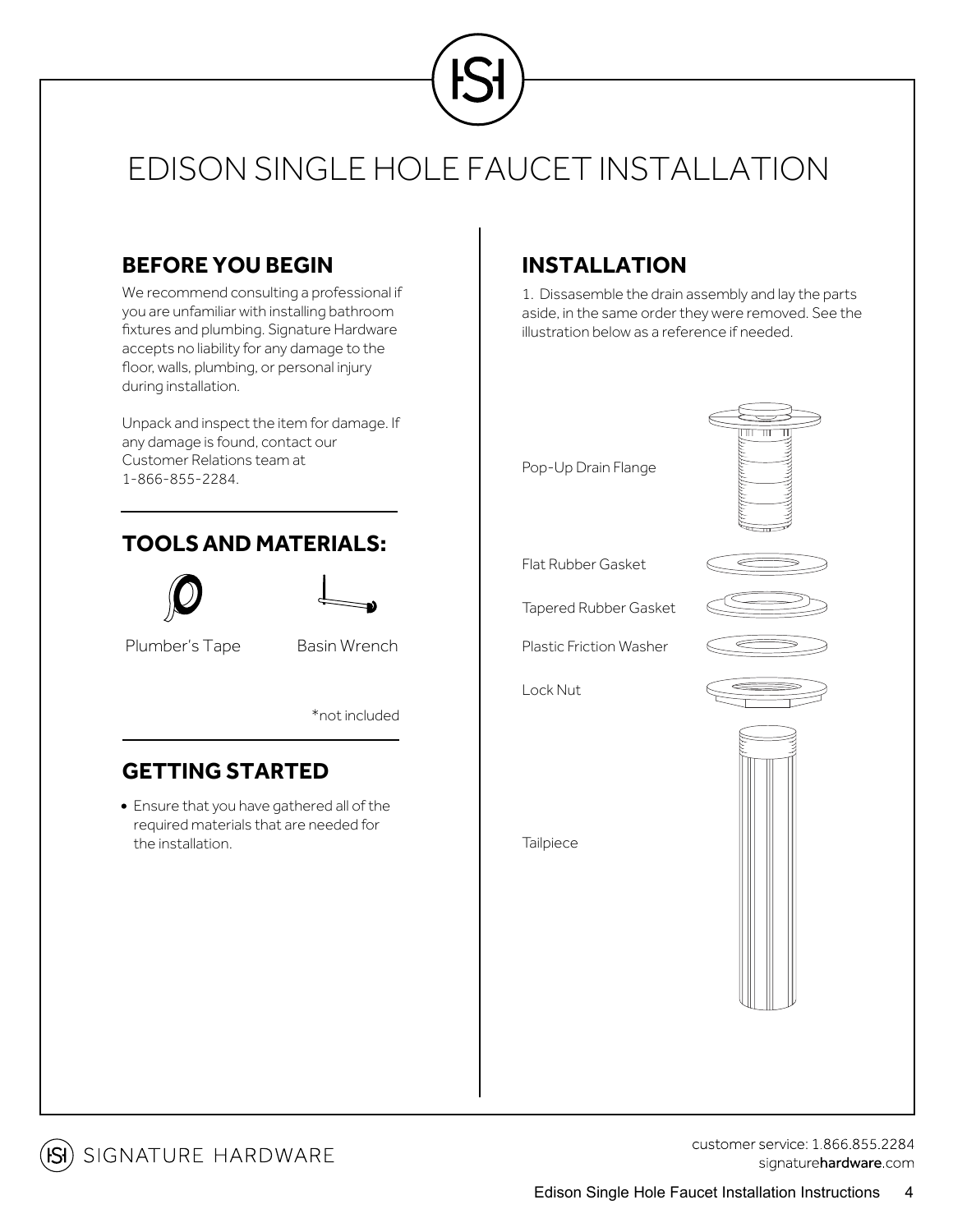

2. Apply plumber's tape to the threading on the tailpiece, then reattach the tail piece to the pop-up drain flange.



3. Slide the flat rubber gasket up the tailpiece until it meets the lip of the pop-up drain flange.



4. Insert the drain flange and tailpiece through the top of your sink's drain hole.



5. From under your counter, slide the tapered rubber gasket followed by the plastic friction washer onto the tailpiece until they meet your sink or countertop. Be sure that the tapered side of the rubber washer is facing up.



[SI] SIGNATURE HARDWARE

customer service: 1.866.855.2284 signaturehardware.com